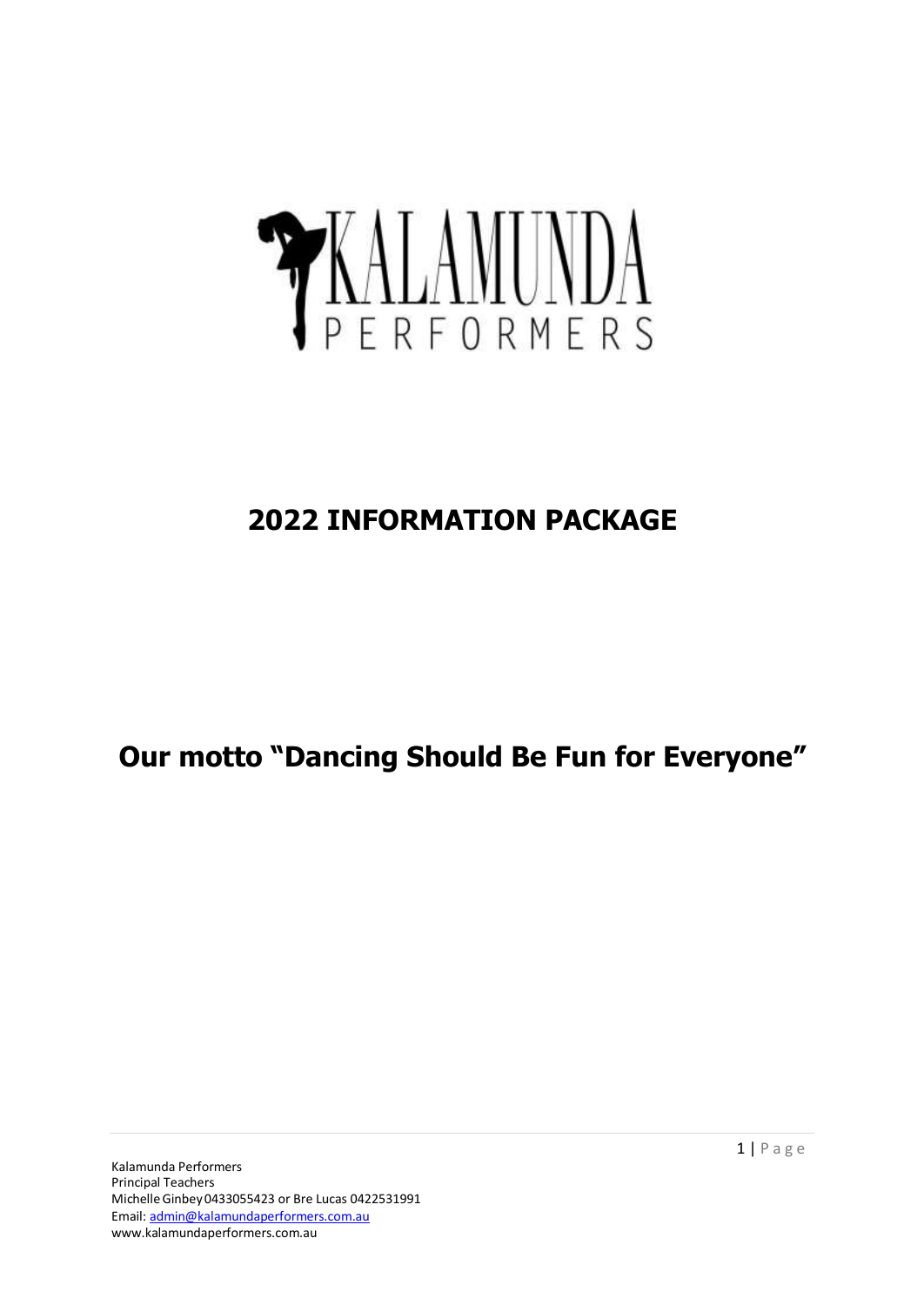# <span id="page-1-0"></span>**Purpose Statement**

This booklet will provide you with all the basic information that you, as parents and students, will require as a member of the KP team. Kalamunda Performers is committed to maintaining a team focus whilst building confidence and learning new skills in a positive environment.

Please read this package in full and keep a copy handy for reference during the year.

# **Contents**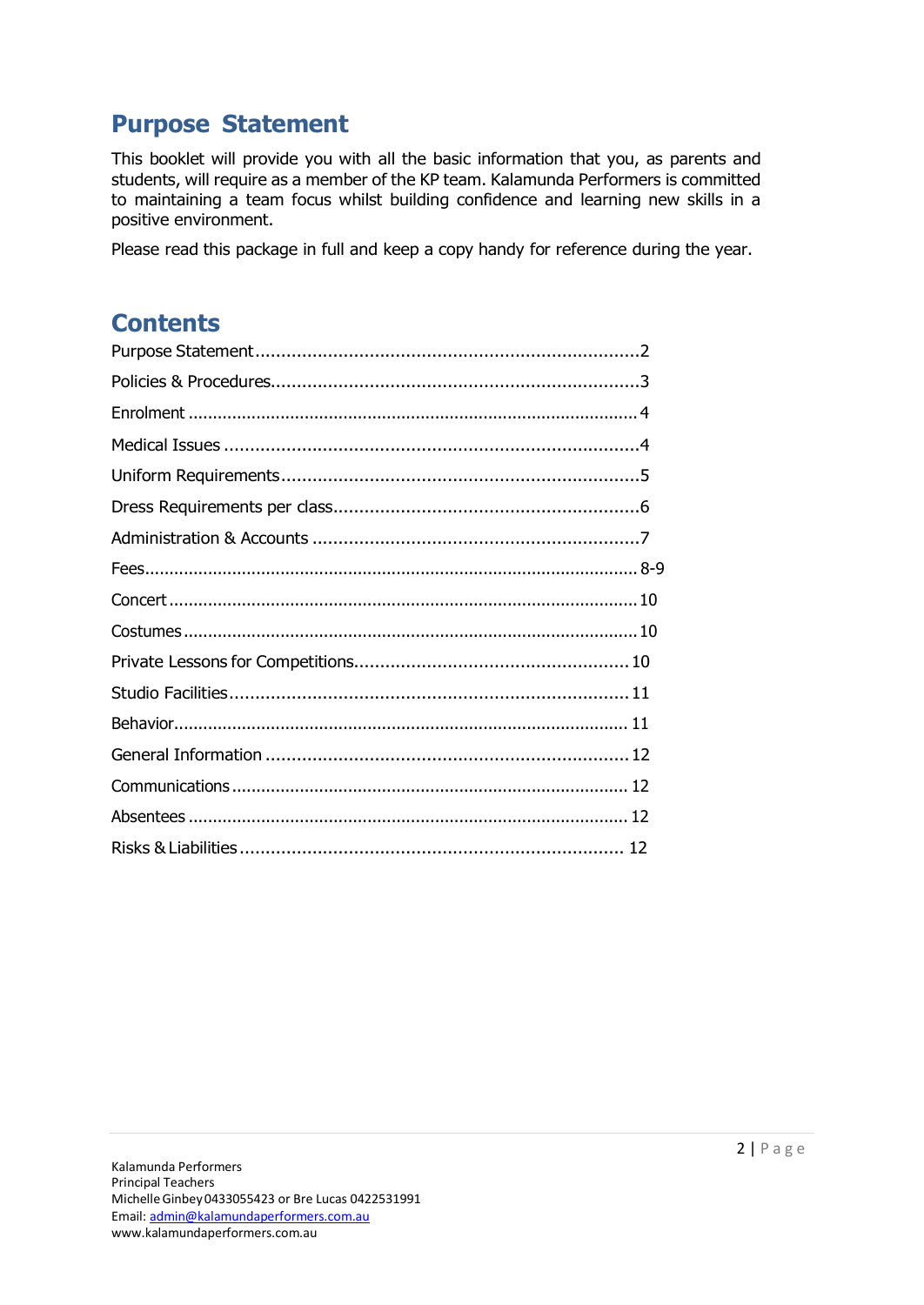# <span id="page-2-0"></span>**Policies & Procedures**

Firstly thank you for choosing to be a part of the Kalamunda Performers Team and opening yourself up to the learning of dance and singing. To facilitate the best learning environment possible we need to commit to a few rules and regulations. These rules are here to assist the staff, parents and children so it is imperative that you read, understand and abide by them in order to make our school friendly, cooperative and a smooth running facility.

By signing the enrolment form you are agreeing to the policies and procedures of Kalamunda Performers and the information that is provided in this booklet. If you as a family do not think that you can abide by these policies and procedures please liaise with the Directors - Michelle or Breanne.

COVID-19 Health and Safety Plan and Procedures

KP will always take advise from the Health Minister and update the plan and procedures accordingly. Our standard procedures at this time include:-

- Hand sanitizing on entry and exiting of the studio
- Required by law to check in via the WASafe app for anyone entering the studio that is over the age of 16 that is not enrolled into a class
- In the event face to face classes are not possible, zoom classes will be made available. No refunds for cancelled classes, however class credits will be raised if no zoom class possible.

KP always clean the studios and toilet areas regularly and have the hand sanitizer stations stocked.

Any changes to these procedures will be from the advice of the Prime Minister and the Health Minister and our families will be updated accordingly.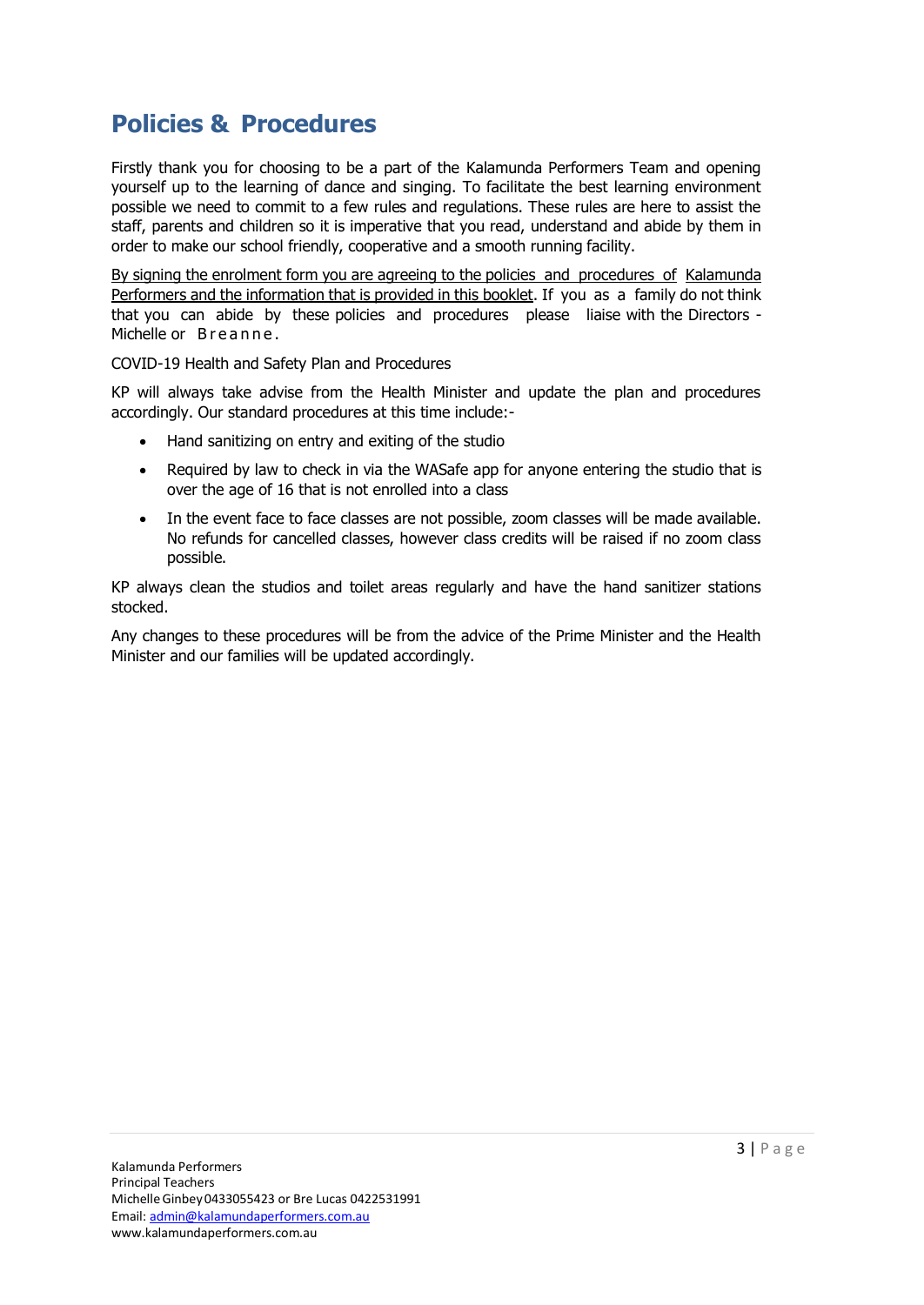# <span id="page-3-0"></span>**Enrolment**

### **CONDITIONS OF ENROLMENT**

- All enrolments will continue through to the subsequent terms. If you wish to discontinue or transfer any class please email admin two weeks prior to the end of the previous term – failure to comply will result in full fee's being payable for relevant classes. You will be responsible for all fees incurred if you do not notify admin in the given time period mentioned above.
- Annual Enrolment Fee currently current students \$35, new students (includes t-shirt) \$45 and \$35 for RSD (fee subject to change) per person will be charged no matter what time of the year enrolment occurs.
- Failure to pay fees will result in loss of the enrolment position and legal action. You will also be responsible for any costs associated with collections.
- If unable to pay fees within the above period you must contact Michelle in accounts IMMEDIATELY to arrange an alternative payment plan.
- All discounts are subject to management approval and management reserve the right to revoke discounts without notice.
- Penalties will apply to late payments and/or broken agreements.
- Any fees overdue by 3 weeks will result in the student being asked to sit and watch class and unable to participate.
- At the end of the year each student must re-enroll for the following year. Automatic enrolment will not occur.
- In some cases of illness or injury, make up classes can be organized but they must be within the same term and only when positions are available and upon management discretion.

### **REFUNDS**

- Should the enrolled class be cancelled prior to commencement, Kalamunda Performers will refund all payments made by the student. (Not including enrollment fee)
- After the commencement of classes, should your child not want to continue, a refund will be given at the discretion of the directors, less a \$40 administration fee.

# **Medical Issues**

- It is the Parents and/or older student's responsibility to notify their teacher in the event of injury/medical condition, prior to class.
- <span id="page-3-1"></span>• The first aid box is available to every student through their teacher. Due to government regulation we are unable to provide anyone with Panadol or equivalent medication, unless Parental consent is given at the time by phone call.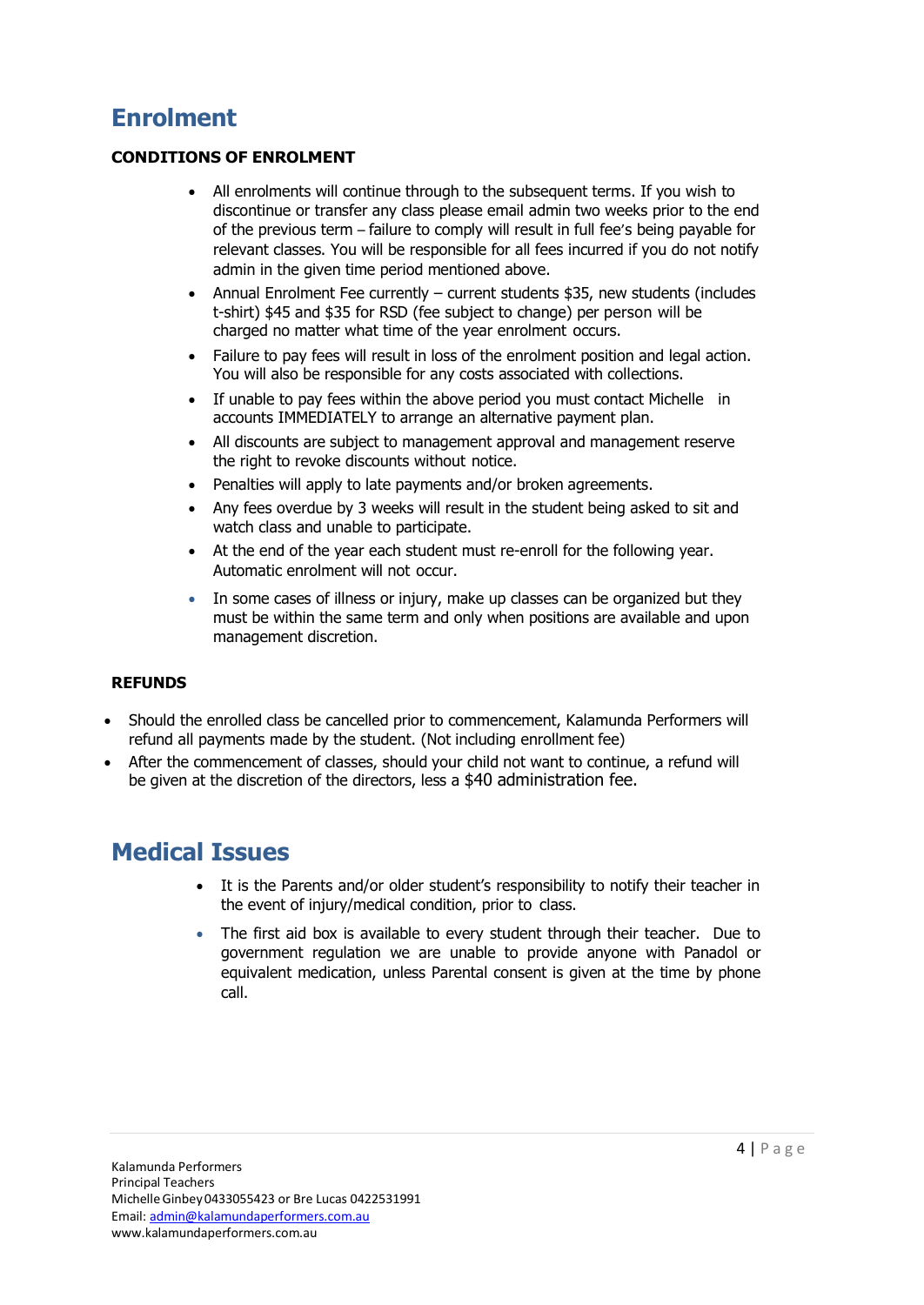# <span id="page-4-0"></span>**Uniform Requirements**

It is imperative that all students have the correct clothing and footwear for all classes for their safety and to enhance learning. In addition please ensure hair is always neatly pinned back and long hair must ALWAYS be tied up preferably in a bun.

- All students must be appropriately dressed for class, with correct footwear.
- All students must be appropriately groomed for class, with their hair tied back securely.
- Any student inappropriately dressed or groomed will not be able to participate in class activities.
- All students must come to dancing in appropriate dance attire for the chosen class
- Our studio colours are- royal blue, black and white. Any style or colour varieties are acceptable.
- NO JIFFY shoes are to be worn for any class.
- No general clothes are to be worn after your trial class, once enrolled appropriate foot wear and clothing must be worn.

We stock a range of dance supplies,  $2<sup>nd</sup>$  hand shoes, tights, leotard, our team uniform and more –ask at Reception and one of the team will be happy to help. Uniform Price list is on our notice board at studio.

# **DRESS REQUIREMENTS BY CLASS /GENRE**

### **READY SET DANCE & READY SET BALLET**

| <b>GIRLS</b>                  | RSD uniform                                                                                                                                                                                           |  |
|-------------------------------|-------------------------------------------------------------------------------------------------------------------------------------------------------------------------------------------------------|--|
| <b>BOYS</b>                   | RSD uniform                                                                                                                                                                                           |  |
| JAZZ                          | (Junior – Intermediate – Senior)                                                                                                                                                                      |  |
| <b>GIRLS</b>                  | KP Uniform any combination or Leotard and Fitted shorts, any<br>style                                                                                                                                 |  |
|                               | FITTED DANCE WEAR ONLY<br>Jazz Shoes or Acro pumps (ballet pumps 2/3yrs and 4/5yrs)<br>Exam Classes $-$ exam leotard $\&$ shorts<br>Hair in bun/ponytail/plaits with fringe pinned back               |  |
| <b>BOYS</b>                   | Any style stretch shorts fitted T-Shirt/Singlet                                                                                                                                                       |  |
| <b>BALLET</b><br><b>GIRLS</b> | (Junior – Intermediate – Senior)<br>Blue leotard, Black elastic waist skirt, ballet pink tights NO WRAP AROUND<br><b>SKIRTS PERMITTED</b><br><b>Ballet Pumps</b><br>Hair in a bun $-$ no exceptions!! |  |
| <b>BOYS</b>                   | Any style stretch and fitted T-shirt/Singlet                                                                                                                                                          |  |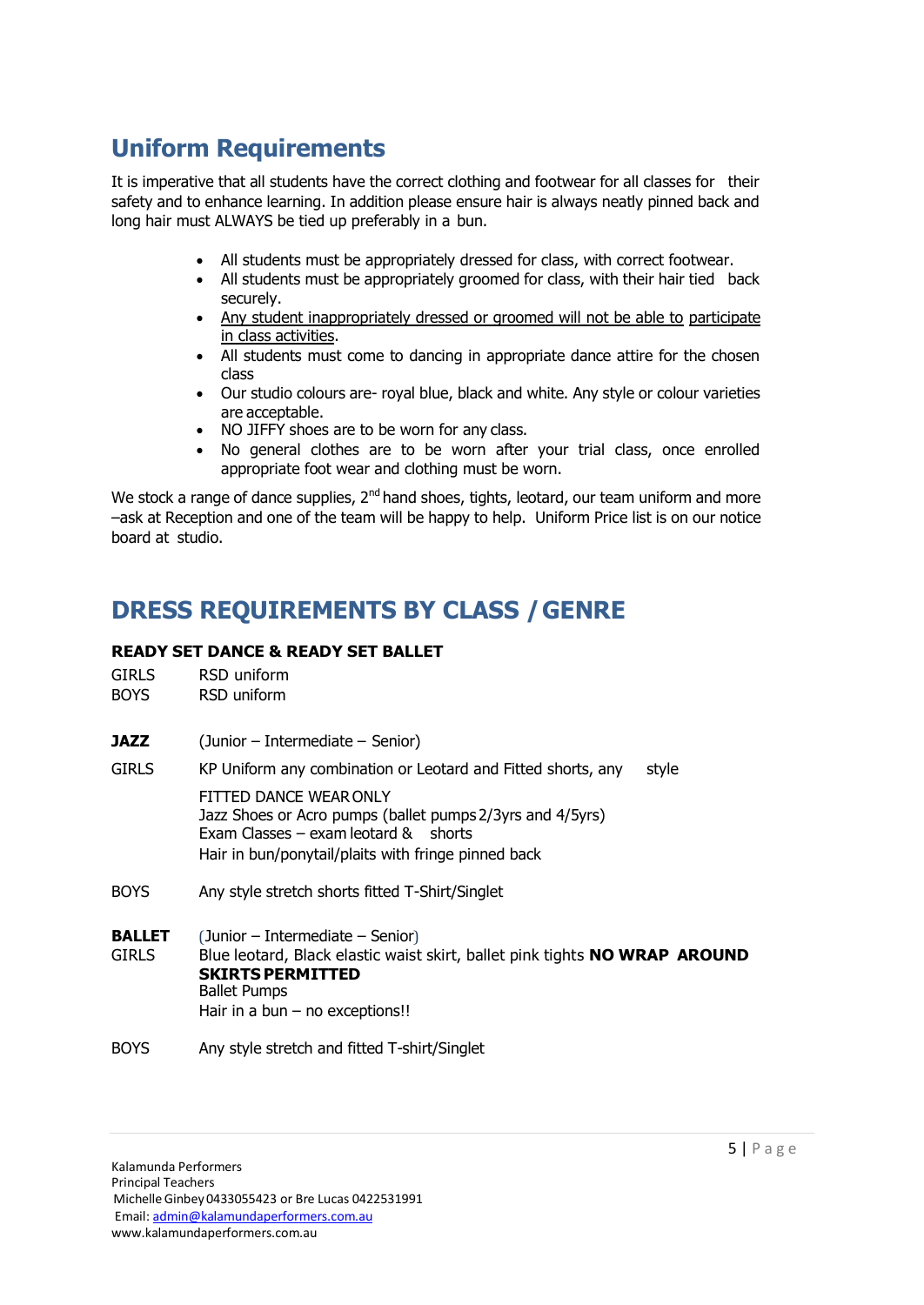**TAP** (Junior – Intermediate – Senior) GIRLS KP Uniform any combination or Leotard and Fitted shorts, any style FITTED DANCE WEARONLY Tap Shoes - Tan

BOYS Any style stretch and fitted T-shirt/Singlet Tap Shoes - Black

### **MUSCIAL THEATRE**

Street clothes may be worn but ensure you can move in them as some movement and dance will be done in this class. NO THONGS PLEASE!

### **ADULT CLASSES**

Comfortable clothing of your choice, class appropriate foot wear!

### **HIP HOP**

Comfortable clothes may be worn, ie cargo or  $\frac{3}{4}$  pants, t-shirt or fitted top, must be able to move in them. NO DENIM

Sneakers or high tops any style

### **ACROBATICS**

There are safety requirements for acro classes and strict clothing guidelines must be adhered to for the safety of students and teachers:

- Leotard
- Bike style Shorts
- NO LOOSE CLOTHING

Shoes – Acrobat shoes only! Junior Acro - bare feet

Hair tied back with fringe pinned back (imperative for their safety as it is easily pulled when doing various acrobatic tricks).

If unsure please see the teachers and they will advise you on what you require.

### **DANCE ABILITIES**

Comfortable easy moving clothing, no jeans or dresses and bare feet to start with! Hair must be tied up in a ponytail.

### **COMPETITIONS**

The KP uniform is available for purchase from our shop with the following items a requirement if you wish to participate in Competitions:

• Team Jacket.

<span id="page-5-0"></span>Team uniform and or jacket MUST BE WORN at all public performances and competitions. Order forms are available at reception.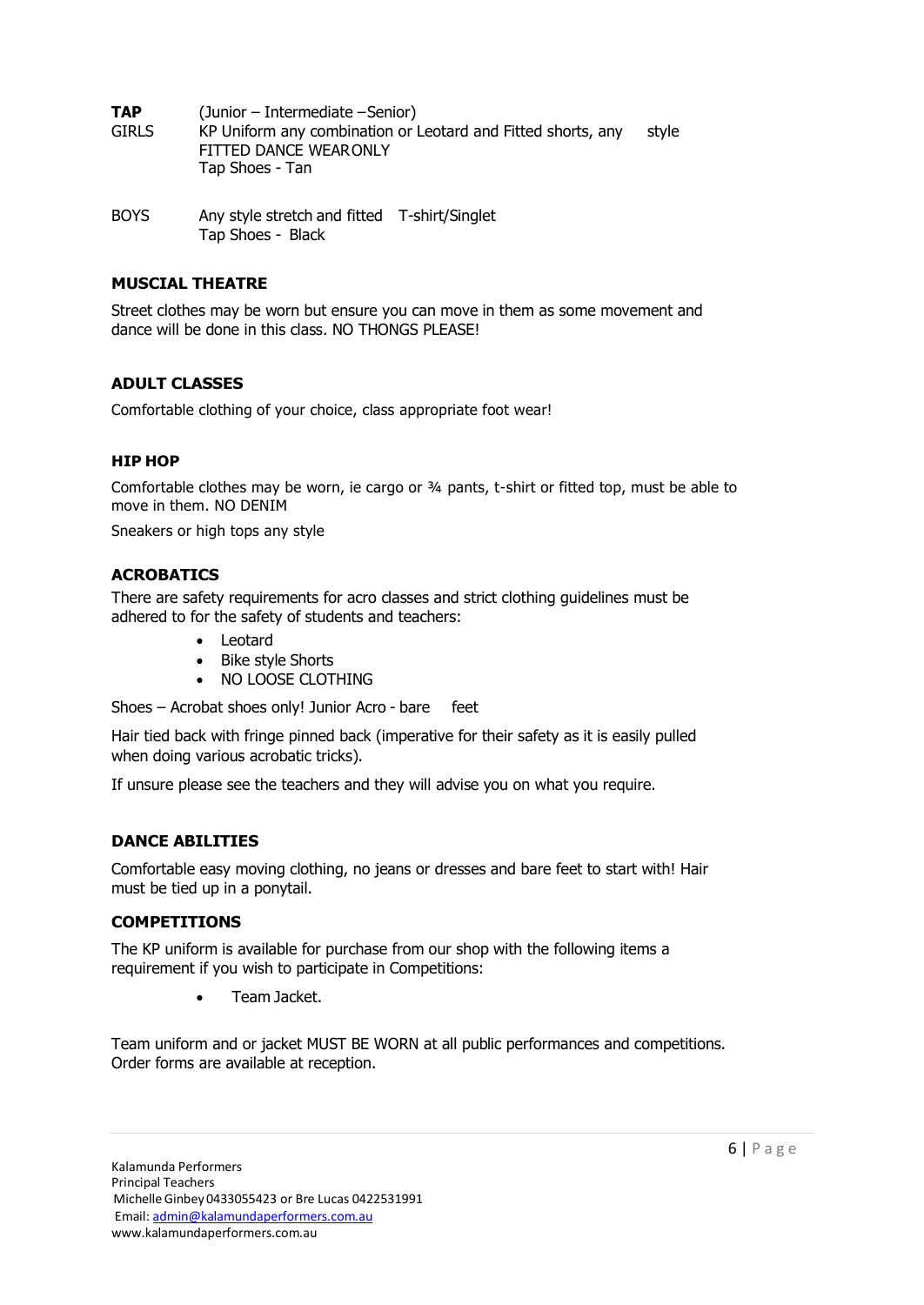# **Administration & Accounts**

### **CONTACTS**

Directors Michelle Ginbey 0433 055 423 [michelle@kalamundaperformers.com.au](mailto:michelle@kalamundaperformers.com.au) Breanne Lucas 0422 531 991 [bre@kalamundaperformers.com.au](mailto:bre@kalamundaperformers.com.au) Studio Village Shopping Centre Unit 2&3 120 Wittenoom Road High Wycombe Accounts [admin@kalamundaperformers.com.au](mailto:admin@kalamundaperformers.com.au)

Front of House Dawn Cox and Alicia Knowles

### <span id="page-6-0"></span>*Any issues should be directed to Michelle or Bre FIRST!*

### **ACCOUNTS**

All invoices are emailed out; please ensure that you add the KP email to your contacts to avoid the mail going to junk folders. There will be penalties for late or non-payment unless an agreement has been made inadvance.

### **Payment Options**

- **Option One** Paid in full by end of week 1 of each term and receive 10% discount off term invoice
- **Option Two**  Fortnightly Instalments by Ezidebit (NO discounts apply)
- **Option Three**  Regular weekly or fortnightly cash payments (NO discounts apply)

### (total invoice must be paid by the end of each term)

*If payment difficulties arise, special agreements can be arranged with accounts, please contact accounts as difficulties arise. If you choose this option please ensure you contact accounts at least a week prior to commencement of next term or as soon aspayment difficulty arises.*

### **Payment Methods**

| Direct Deposit                       | Bank Details as follows:                    |
|--------------------------------------|---------------------------------------------|
| Account Name:<br>BSB:<br>Account No: | Kalamunda Performers<br>016454<br>483733259 |
|                                      |                                             |

All payments must be accompanied by an email with a copy of your transaction receipt to accounts so they can be reconciled.

**Eftpos and/or Cash Payments** - See Reception during opening hours.

**Private Lessons** must be paid for at the time of the lesson.

**Transfer / Withdrawal** from classes, if you wish to discontinue, transfer or withdraw from any class please email us two weeks prior to the end of the previous term. Failure to comply with this condition will result in full fee's being payable for current and previous enrolled classes and you will be liable to pay these.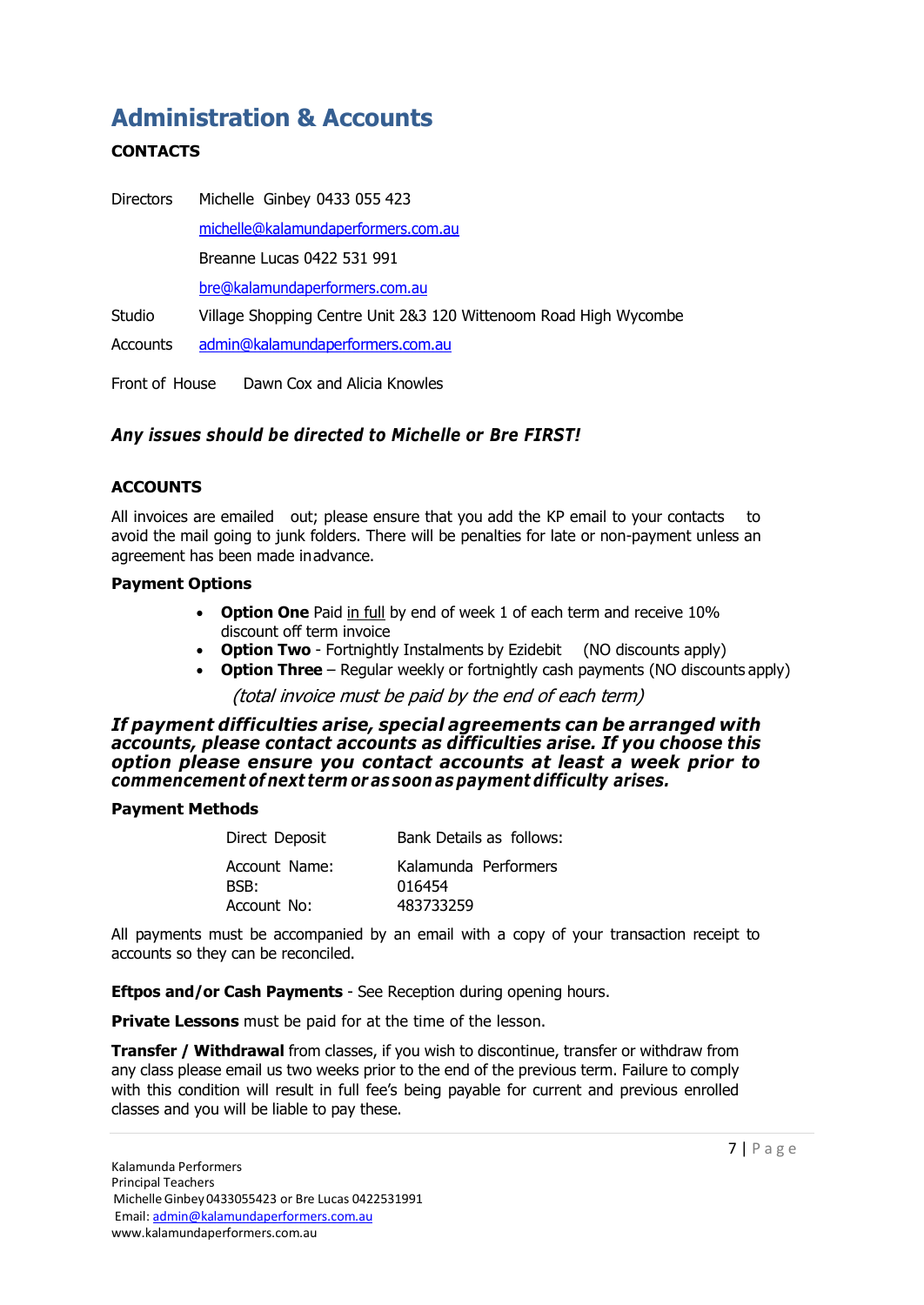If payments are dishonored the dishonor fee will be invoiced to you in an additional invoice (amount varies depending on Banking institutions).

**Co-parenting Policy –** The studio is happy to have 2 email addresses for contact and to send information where there is a co-parenting arrangement in place. We do not manage co-payments. The parent enrolling the student is responsible for payments irrespective of co-parenting agreements. Please ensure all fees are paid when due.

**KP** is unable to engage in discussion or written correspondence on behalf of either co parent to a third party.

### **Fees - Subject to change without notice.**

Term fees have been calculated for 10 week term, fees will be adjusted accordingly, for shorteror

longer terms.  $1^{st}$  term = 10 weeks,  $2^{nd}$  term = 10 weeks,  $3^{rd}$  term = 10 weeks,  $4^{th}$  term = 7 weeks

### **DANCE CLASSES - 1 class = 45min - 1 hour**

- 1 class per week \$150 per term per student
- 2 classes per week \$300 per term per student
- 3 classes per week \$405 per term per student
- 4 classes per week \$510 per term per student
- 5 classes per week \$600 per term per student
- 6 classes per week \$675 per term per student
- 7 classes per week \$735 per term per student
- 8 classes per week \$840 per term per student

Unlimited classes package – 9 or more classes per week will be a standard charge of \$880.00 per 10 week term (no further discounts apply)

### **Family Discount – (No further discounts will apply – early payment discount of 10% will apply if paid in first week of term only)**

2 family members doing 2 or more classes each 2% discount will apply 3 family members doing 2 or more classes each 6% discount will apply 4 or more family members doing 2 or more classes 10% discount will apply

### **GENERAL ACCOUNT / FEE TERMS**

- All term costs are inclusive of GST plus Annual Enrolment Fee (paid once per family member per year).
- Additional rehearsal classes for competitions or the concert will be charged accordingly to cover studio costs and teachers time. This includes the Dress Rehearsal for the concert.
- Kalamunda Performers Accounts reserves the rights to apply and remove discounts at their discretion, fees and penalties may be enforced for late payments – family discounts are subject to approval.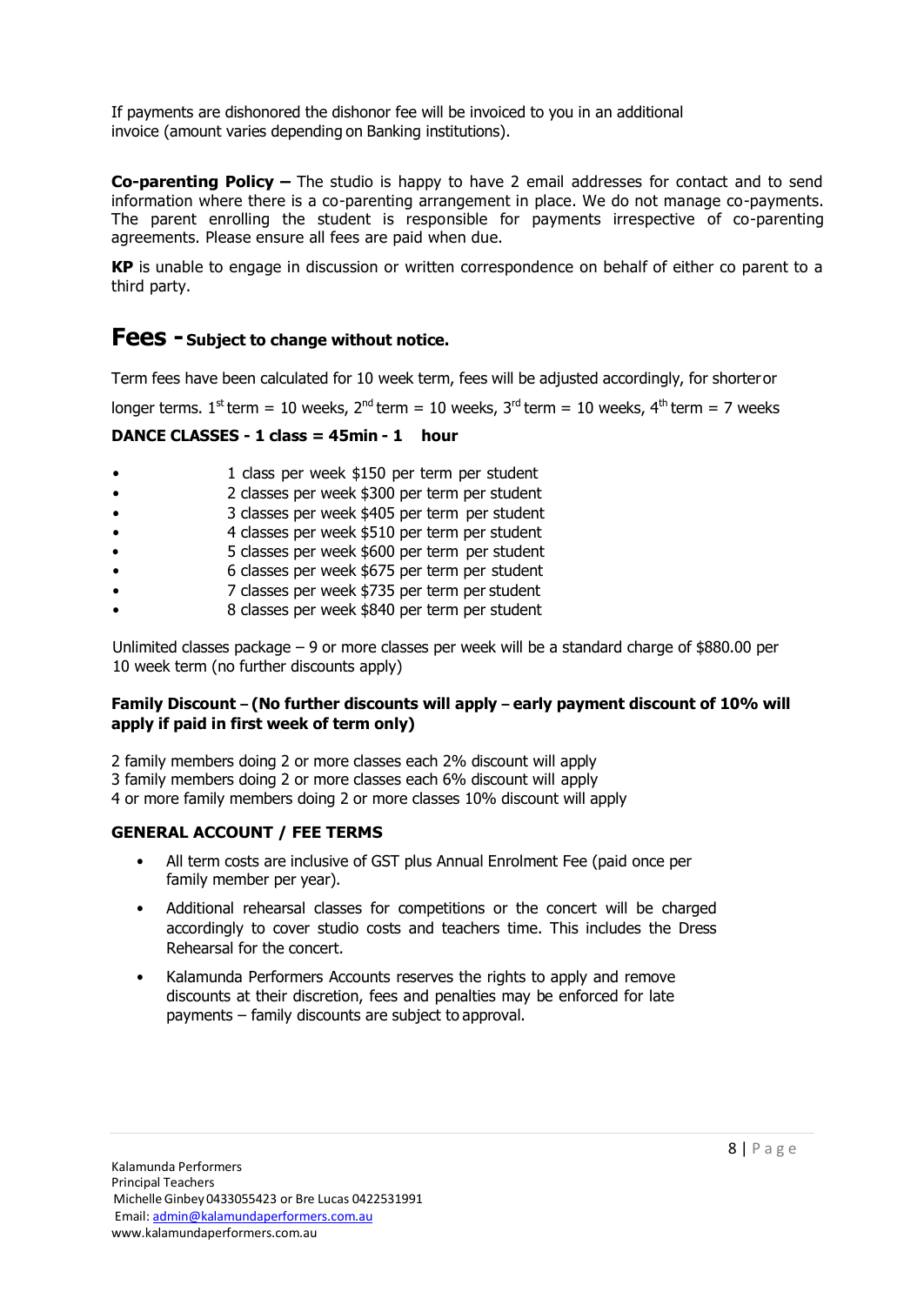- Kalamunda Performers accounts offers payment plan assistance to its families if required and on a case by case situation, all payment plans are subject to approval by accounts. If you do not adhere to a payment agreement or do not respond to payment requests adequately then additional administrative costs may apply and your enrolment revoked. ALL payment agreements in the current enrolled year will need to be in writing and signed and approved by accounts prior to the commencement of the current year.
- If you are asked to leave or withdraw from Kalamunda Performers with monies due, your account will be immediately forwarded to our collection agency for action without notification.
- All of the above applies to all other costs that can be incurred throughout the year i.e. costumes, accessories etc.

### <span id="page-8-1"></span>**COSTUME DEPOSITS**

### Deposit \$50.00 per student per item

In term three all families participating in the end of year performances will receive a costume deposit invoice. These invoices are to ensure commitment to the concerts and to ensure costumes and/or material can be ordered within a timely fashion, all costume balances will be due in term four on or by costume collection, this is notified closer to date.

If any monies are outstanding by the costume collection date, and no approved payment agreement is in place with accounts, then all costumes and accessories will remain the property of KP and may not be distributed to student, also students may no longer be eligible for concert performances.

<span id="page-8-0"></span>If families are experiencing financial difficulty the Accounts department will do their best to help, but families must communicate and remain honest, if the accounts staff don't know they cannot help. Please do not assume that everything is okay and/or is set from Term to Term.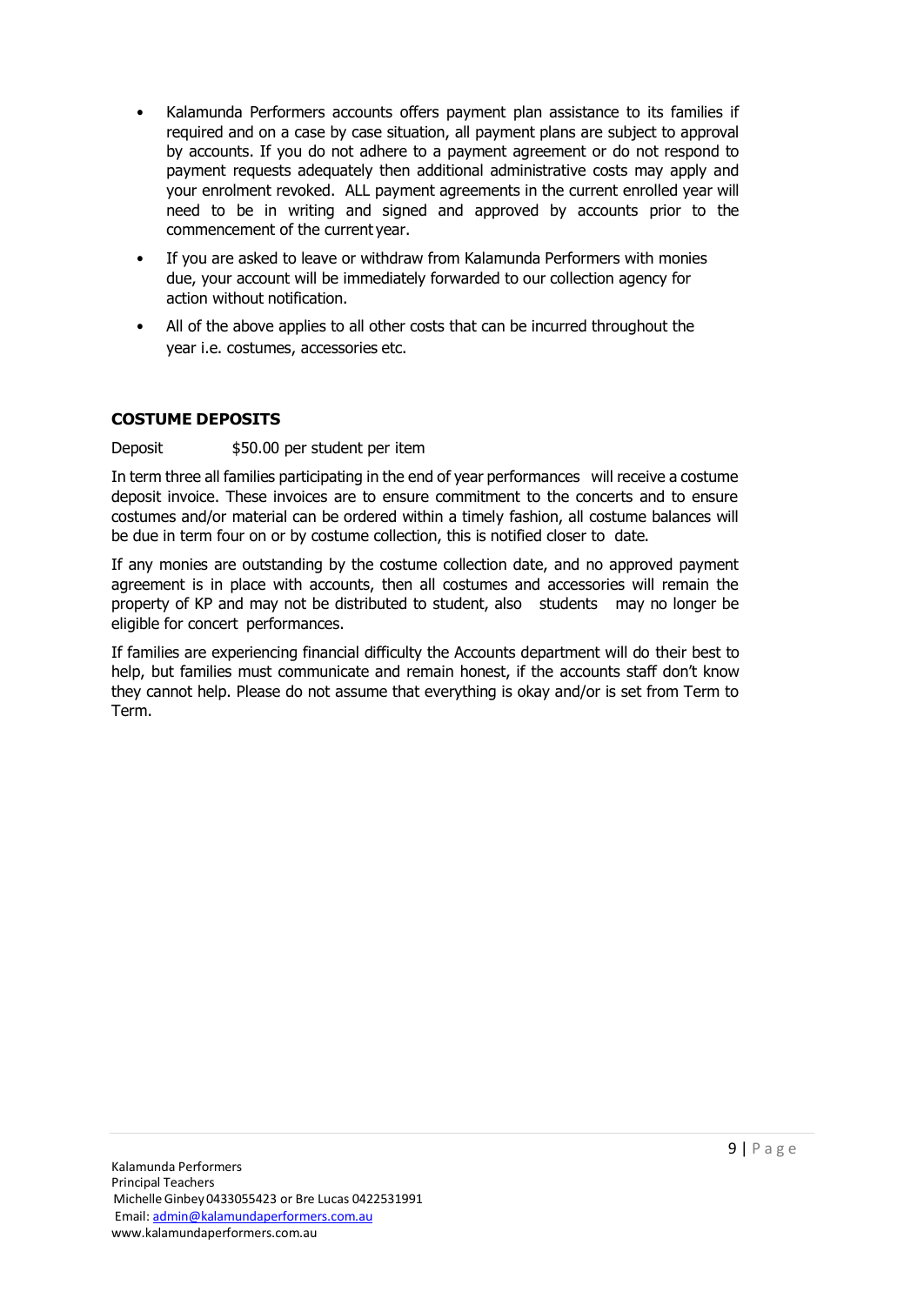# **Concert**

### **CONCERT TERMS**

- It is not compulsory for a student to be involved in the annual performances, however it is preferred.
- If a student is away for any specific amount of time, it is the teacher's decision whether or not they will be included in the end of yearroutine/s.
- Teacher's decision is final.
- It is compulsory to attend the dress rehearsal/s for the end of year performance.
- Once commitment is made to the end of year performance it is the student's responsibility to honor that commitment, if the child does not wish to perform in the end of year performance families must notify KP in writing prior to commencement of Term 3.

# <span id="page-9-0"></span>**Costumes**

### **COSTUME TERMS**

- Costume deposits will be required for each class if participating in the end of year concert. If a student fails to pay the required costume deposit, no costume will be provided. You will be liable for costume deposits if you do not advise reception of your withdrawal from Concert and costume deposits are non- refundable.
- We have a dressmaker to make some costumes and regularly order ready-made costumes from overseas.

# **Competitions**

### **RATES**

Private Lessons will be charged at the rate as follows:

- Bre, Michelle, Jemma, Zeffie \$30 per ½ hour
- Taylor, Teagan, Sam, Sophie, Lili \$30.00 per ½ hour
- Nakita, Trinity, Britney \$25.00 per 1/2 hour
- Anna, Olivia, Emily \$20 per 1/2 hour
- Payment is required at time of lesson and an administration fee of \$5 will be charged for ALL late payments.
- A \$10 fee will be charged for all NEW solo's to cover music and cuttings fees, this will be supplied to you on a USB.
- Notification in writing must be received if your child will not be competing in certain competitions. If notification is not received you will be liable for all competition entry fees.
- ALL dance fees must be up to date for students to do private lessons and participate in competitions. NO EXCEPTIONS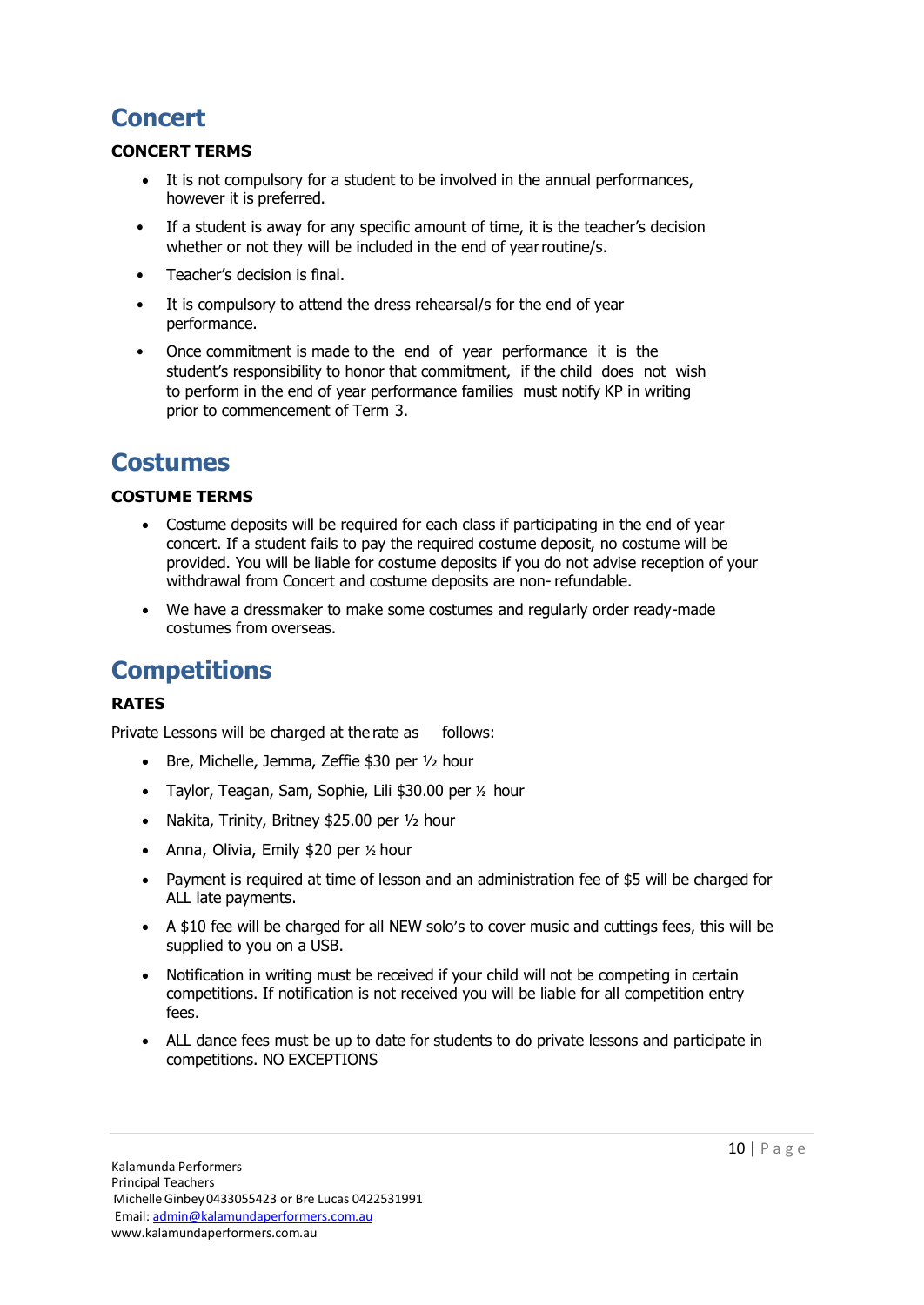### **REQUIREMENTS**

- Routines are usually kept by students for 2 years; however this will be left up to the teacher's full discretion.
- Students may only enter solos' if they are attending the required classes as follows:
- Jazz, Lyrical, Classical Students must be enrolled in a jazz, lyrical and classical class
- Tap **Students must be enrolled in a tap and jazz class**
- Acrobatics Students must be enrolled in acrobat, jazz and classical class
- Hip Hop Students must be enrolled in hip hop class
- Musical Theatre Students must be enrolled in musical theatre, jazz class
- All solos will be taught at the teacher's discretion.
- All Solo's & Duo's will be allocated to teachers by Bre or Michelle; this is to avoid anyone being missed. Please do not contact teacher individually as it becomes impossible to keep track of what routines have been commenced. We will allocate routines according to what we feel is best for student and teacher.
- Costumes will be required for all solo's and duo's at your cost, please discuss with teacher on what costume is required and liaise with Michelle to either order costume or have it made.
- All teachers are available in the allocated times within the timetable to conduct these lessons. Private lessons are primarily used to choreograph routines for competitions.
- 48 hours' notice must be given if private lessons require cancellation or you will be charged accordingly for the missed lesson
- All private lessons must be attended with a video camera so that you/your child can learn the routine easily and have a record of it to practice with at home. This is imperative to assist the learning process.
- The Principal Teachers reserves the right to deny students competition participation if she feels it is appropriate to do so; all choreography remains the property of Kalamunda Performers.

# **Studio Facilities**

### **PARKING**

- Shopping Centre has a large parking area and we request that students, please be collected from door and not enter carpark unattended.
- Please also ensure that you drive with care in and around dancing school grounds

# <span id="page-10-0"></span>**Behavior**

- Parents and children must speak in a respectful manner at ALL times within the studio. Any negative behavior or discussions regarding other parents, children, teachers and staff will NOT BE TOLERATED. This is YOUR dance school so please always talk about it in a positive way both inside and outside of the school.
- If you have feedback or something is bothering you please say it directly to Michelle or Bre and your feedback will be dealt with and rectified to the best of our ability. Please do this in a private manner and not in the class where all can hear.